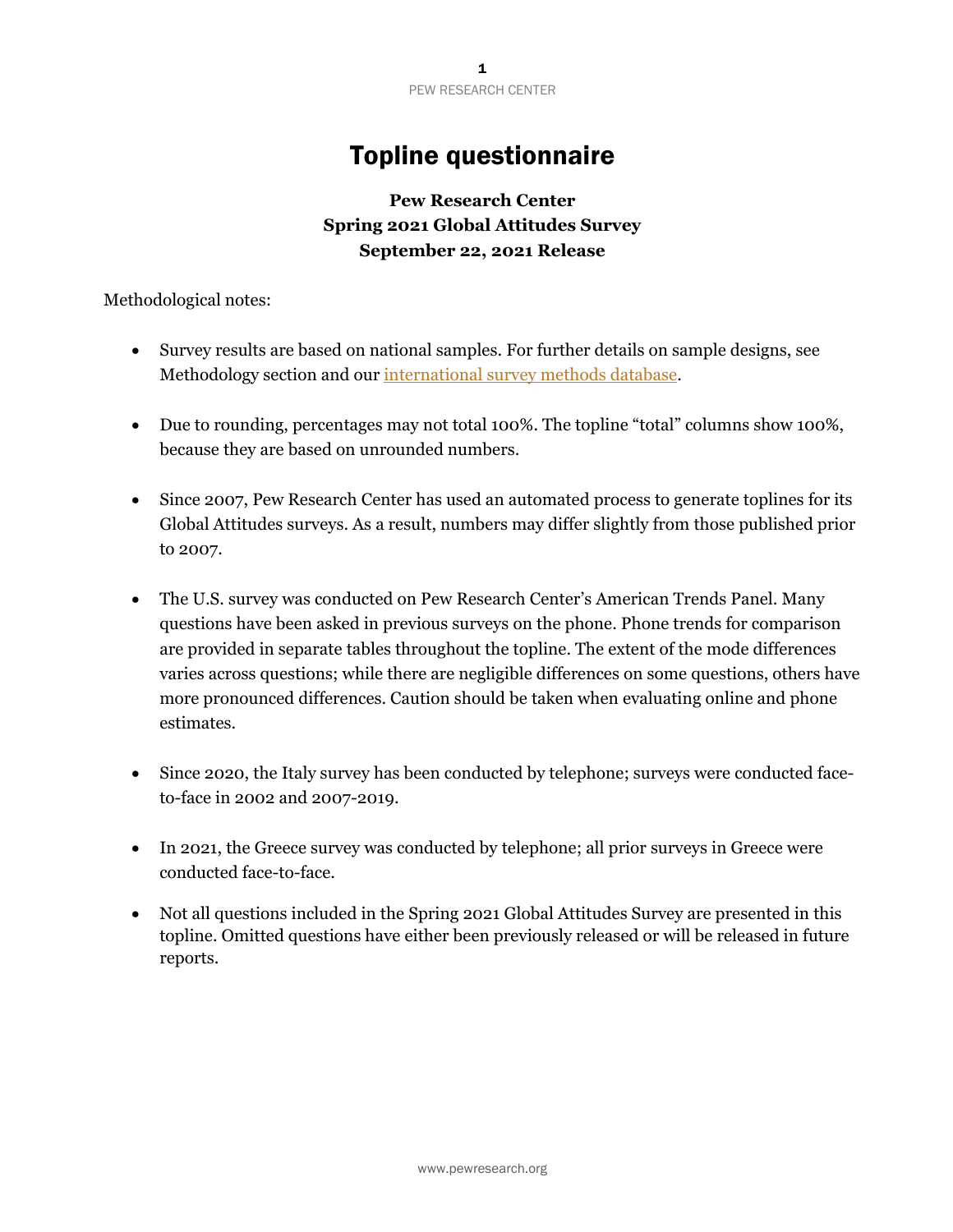|                      |                     |                |                         | Q1. Thinking about our economic situation, how would you describe the current economic<br>situation in (survey public) – is it very good, somewhat good, somewhat bad or very bad? |                 |                   |              |
|----------------------|---------------------|----------------|-------------------------|------------------------------------------------------------------------------------------------------------------------------------------------------------------------------------|-----------------|-------------------|--------------|
|                      |                     | Very good      | <b>Somewhat</b><br>good | <b>Somewhat bad</b>                                                                                                                                                                | <b>Very bad</b> | <b>DK/Refused</b> | <b>Total</b> |
| <b>United States</b> | <b>Spring, 2021</b> | 3              | 26                      | 52                                                                                                                                                                                 | 19              | $\mathbf 0$       | 100          |
|                      | <b>March, 2020</b>  | 16             | 38                      | 34                                                                                                                                                                                 | 12              | $\mathbf 0$       | 100          |
| Canada               | <b>Spring, 2021</b> | 5              | 44                      | 32                                                                                                                                                                                 | 19              | $\mathbf{1}$      | 100          |
|                      | <b>Summer, 2020</b> | 5              | 33                      | 39                                                                                                                                                                                 | 22              | $\mathbf{1}$      | 100          |
|                      | <b>Spring, 2019</b> | 9              | 63                      | 19                                                                                                                                                                                 | 8               | $\mathbf{1}$      | 100          |
|                      | <b>Spring, 2018</b> | 7              | 56                      | 24                                                                                                                                                                                 | 10              | 3                 | 100          |
|                      | <b>Spring, 2017</b> | 5              | 54                      | 28                                                                                                                                                                                 | 10              | 2                 | 100          |
|                      | <b>Spring, 2016</b> | 3              | 45                      | 35                                                                                                                                                                                 | 13              | 4                 | 100          |
|                      | <b>Spring, 2015</b> | $\overline{7}$ | 50                      | 32                                                                                                                                                                                 | $\overline{7}$  | 4                 | 100          |
|                      | <b>Spring, 2013</b> | 6              | 61                      | 26                                                                                                                                                                                 | 6               | $\mathbf{1}$      | 100          |
|                      | <b>Spring, 2009</b> | 4              | 39                      | 42                                                                                                                                                                                 | 14              | $\overline{2}$    | 100          |
|                      | <b>Spring, 2007</b> | 19             | 61                      | 13                                                                                                                                                                                 | 5               | $\overline{2}$    | 100          |
|                      | <b>Summer, 2002</b> | 12             | 58                      | 24                                                                                                                                                                                 | 4               | 2                 | 100          |
| <b>Belgium</b>       | <b>Spring, 2021</b> | $\overline{4}$ | 43                      | 33                                                                                                                                                                                 | 19              | $\mathbf{1}$      | 100          |
|                      | <b>Summer, 2020</b> | $\overline{2}$ | 30                      | 39                                                                                                                                                                                 | 28              | $\mathbf 0$       | 100          |
| <b>France</b>        | <b>Spring, 2021</b> | $\mathbf{1}$   | 25                      | 49                                                                                                                                                                                 | 23              | $\mathbf{1}$      | 100          |
|                      | <b>Fall, 2020</b>   | 3              | 22                      | 52                                                                                                                                                                                 | 22              | $\mathbf{1}$      | 100          |
|                      | <b>Summer, 2020</b> | $\mathbf{1}$   | 17                      | 51                                                                                                                                                                                 | 30              | $\mathbf{1}$      | 100          |
|                      | <b>Spring, 2019</b> | $\overline{2}$ | 35                      | 44                                                                                                                                                                                 | 18              | $\mathbf 1$       | 100          |
|                      | <b>Spring, 2018</b> | $\mathbf{1}$   | 42                      | 42                                                                                                                                                                                 | 15              | $\mathbf{1}$      | 100          |
|                      | <b>Fall, 2017</b>   | $\mathbf 1$    | 32                      | 47                                                                                                                                                                                 | 17              | 3                 | 100          |
|                      | <b>Spring, 2017</b> | 0              | 21                      | 55                                                                                                                                                                                 | 23              | $\mathbf 0$       | 100          |
|                      | <b>Spring, 2016</b> | $\overline{2}$ | 10                      | 50                                                                                                                                                                                 | 36              | $\mathbf 1$       | 100          |
|                      | <b>Spring, 2015</b> | $\mathbf{1}$   | 13                      | 56                                                                                                                                                                                 | 29              | $\mathbf 1$       | 100          |
|                      | <b>Spring, 2014</b> | $\mathbf{1}$   | 11                      | 54                                                                                                                                                                                 | 34              | $\mathbf 0$       | 100          |
|                      | <b>Spring, 2013</b> | 0              | 9                       | 53                                                                                                                                                                                 | 38              | $\mathbf 0$       | 100          |
|                      | <b>Spring, 2012</b> | $\mathbf{1}$   | 18                      | 52                                                                                                                                                                                 | 29              | $\mathbf 0$       | 100          |
|                      | <b>Spring, 2011</b> | 0              | 17                      | 52                                                                                                                                                                                 | 31              | $\mathbf 0$       | 100          |
|                      | <b>Spring, 2010</b> | $\mathbf{1}$   | 12                      | 56                                                                                                                                                                                 | 31              | 0                 | 100          |
|                      | <b>Fall, 2009</b>   | $\mathbf{1}$   | 15                      | 60                                                                                                                                                                                 | 24              | $\mathbf 0$       | 100          |
|                      | <b>Spring, 2009</b> | 0              | 14                      | 58                                                                                                                                                                                 | 27              | $\mathbf 0$       | 100          |
|                      | <b>Spring, 2008</b> | 0              | 19                      | 61                                                                                                                                                                                 | 20              | 0                 | 100          |
|                      | <b>Spring, 2007</b> | $\mathbf{1}$   | 29                      | 53                                                                                                                                                                                 | 17              | 0                 | 100          |
|                      | <b>Summer, 2002</b> | $\mathbf{1}$   | 44                      | 47                                                                                                                                                                                 | 6               | $\overline{2}$    | 100          |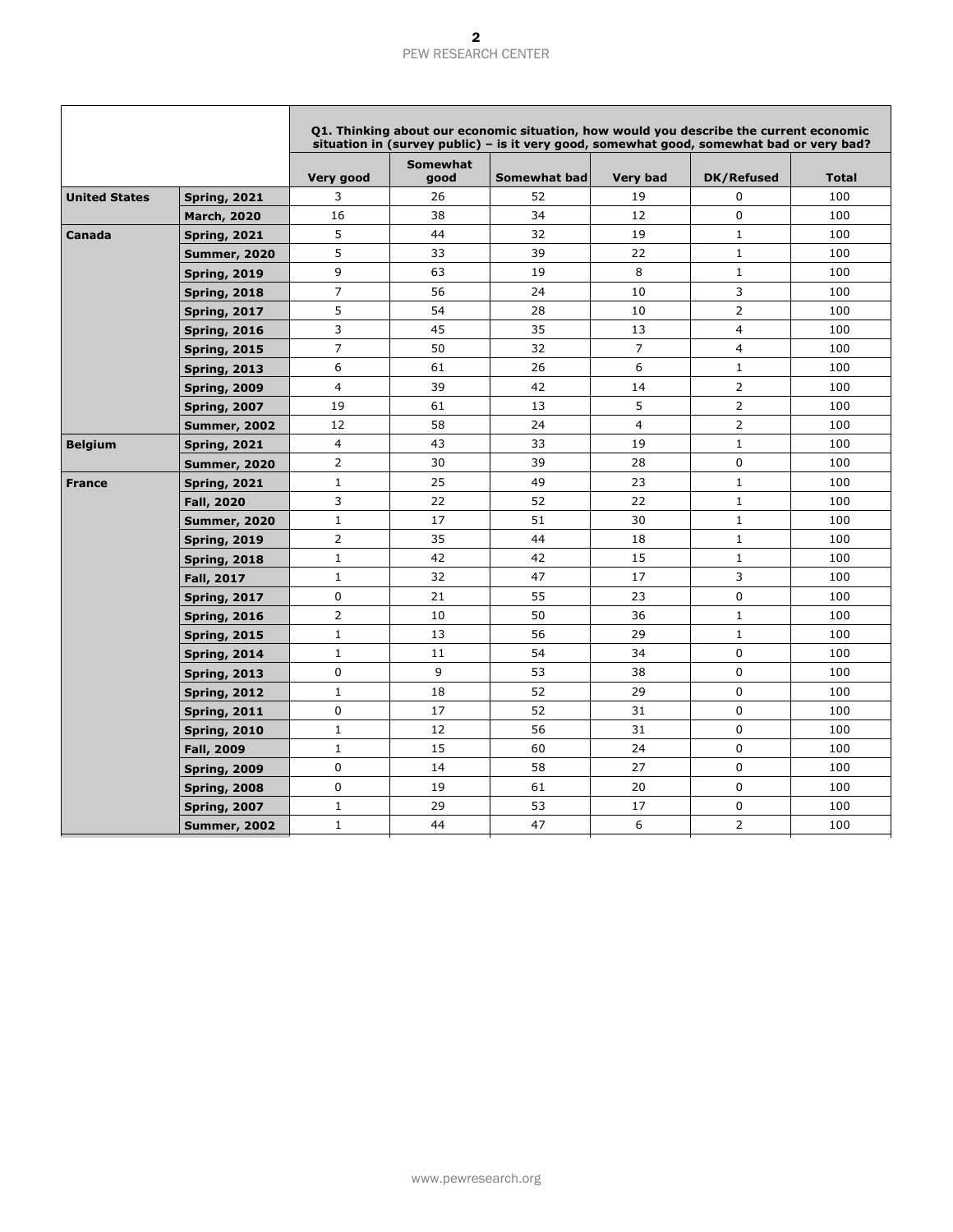|                    |                     |              |                  | Q1. Thinking about our economic situation, how would you describe the current economic<br>situation in (survey public) - is it very good, somewhat good, somewhat bad or very bad? |                         |                   |              |
|--------------------|---------------------|--------------|------------------|------------------------------------------------------------------------------------------------------------------------------------------------------------------------------------|-------------------------|-------------------|--------------|
|                    |                     | Very good    | Somewhat<br>good | <b>Somewhat bad</b>                                                                                                                                                                | <b>Very bad</b>         | <b>DK/Refused</b> | <b>Total</b> |
| Germany            | <b>Spring, 2021</b> | 10           | 50               | 26                                                                                                                                                                                 | 14                      | $\mathbf 0$       | 100          |
|                    | <b>Fall, 2020</b>   | 13           | 60               | 19                                                                                                                                                                                 | $\overline{7}$          | $\mathbf 1$       | 100          |
|                    | <b>Summer, 2020</b> | 7            | 44               | 35                                                                                                                                                                                 | 12                      | $\overline{2}$    | 100          |
|                    | <b>Spring, 2019</b> | 21           | 58               | 16                                                                                                                                                                                 | 3                       | $\mathbf 1$       | 100          |
|                    | <b>Spring, 2018</b> | 21           | 57               | 16                                                                                                                                                                                 | $\overline{\mathbf{4}}$ | $\mathbf{1}$      | 100          |
|                    | <b>Fall, 2017</b>   | 23           | 62               | 11                                                                                                                                                                                 | 3                       | $\mathbf{1}$      | 100          |
|                    | <b>Spring, 2017</b> | 31           | 55               | 12                                                                                                                                                                                 | $\mathbf{1}$            | $\mathbf{1}$      | 100          |
|                    | <b>Spring, 2016</b> | 15           | 60               | 18                                                                                                                                                                                 | 4                       | 3                 | 100          |
|                    | <b>Spring, 2015</b> | 15           | 60               | 20                                                                                                                                                                                 | 3                       | $\overline{2}$    | 100          |
|                    | <b>Spring, 2014</b> | 14           | 71               | 13                                                                                                                                                                                 | $\overline{2}$          | $\mathbf{1}$      | 100          |
|                    | <b>Spring, 2013</b> | 10           | 65               | 22                                                                                                                                                                                 | 3                       | $\mathbf{1}$      | 100          |
|                    | <b>Spring, 2012</b> | 12           | 61               | 22                                                                                                                                                                                 | 5                       | 0                 | 100          |
|                    | <b>Spring, 2011</b> | 9            | 58               | 27                                                                                                                                                                                 | 5                       | $\mathbf{1}$      | 100          |
|                    | <b>Spring, 2010</b> | 2            | 42               | 47                                                                                                                                                                                 | 8                       | $\mathbf{1}$      | 100          |
|                    | <b>Fall, 2009</b>   | $\mathbf{1}$ | 27               | 58                                                                                                                                                                                 | 12                      | $1\,$             | 100          |
|                    | <b>Spring, 2009</b> | $\mathbf{1}$ | 27               | 54                                                                                                                                                                                 | 16                      | $\overline{2}$    | 100          |
|                    | <b>Spring, 2008</b> | 4            | 49               | 39                                                                                                                                                                                 | $\overline{7}$          | $1\,$             | 100          |
|                    | <b>Spring, 2007</b> | 8            | 55               | 25                                                                                                                                                                                 | 11                      | $1\,$             | 100          |
|                    | <b>Summer, 2002</b> | $\mathbf{1}$ | 26               | 55                                                                                                                                                                                 | 16                      | $\mathbf{1}$      | 100          |
| Greece             | <b>Spring, 2021</b> | 2            | 26               | 38                                                                                                                                                                                 | 34                      | $\mathbf 0$       | 100          |
|                    | <b>Spring, 2019</b> | $\mathbf{1}$ | 14               | 51                                                                                                                                                                                 | 34                      | $\mathbf{1}$      | 100          |
|                    | <b>Spring, 2018</b> | 0            | 4                | 32                                                                                                                                                                                 | 64                      | $\mathbf 0$       | 100          |
|                    | <b>Spring, 2017</b> | 0            | 2                | 26                                                                                                                                                                                 | 72                      | 0                 | 100          |
|                    | <b>Spring, 2016</b> | 0            | $\overline{2}$   | 20                                                                                                                                                                                 | 77                      | $\mathbf 0$       | 100          |
|                    | <b>Spring, 2014</b> | 0            | 2                | 30                                                                                                                                                                                 | 67                      | $\mathbf 0$       | 100          |
|                    | <b>Spring, 2013</b> | 0            | $1\,$            | 27                                                                                                                                                                                 | 72                      | $\mathbf 0$       | 100          |
|                    | <b>Spring, 2012</b> | 0            | 2                | 20                                                                                                                                                                                 | 78                      | $\mathbf 0$       | 100          |
| <b>Italy</b>       | <b>Spring, 2021</b> | 2            | 10               | 54                                                                                                                                                                                 | 33                      | $\mathbf 0$       | 100          |
|                    | <b>Summer, 2020</b> | $\mathbf{1}$ | 10               | 47                                                                                                                                                                                 | 43                      | $\mathbf 0$       | 100          |
|                    | <b>Spring, 2019</b> | $\mathbf{1}$ | 22               | 51                                                                                                                                                                                 | 25                      | $\mathbf 1$       | 100          |
|                    | <b>Spring, 2018</b> | 2            | 13               | 50                                                                                                                                                                                 | 34                      | $\mathbf{1}$      | 100          |
|                    | <b>Fall, 2017</b>   | $\mathbf{1}$ | 16               | 51                                                                                                                                                                                 | 31                      | $\mathbf{1}$      | 100          |
|                    | <b>Spring, 2017</b> | $\mathbf{1}$ | 14               | 51                                                                                                                                                                                 | 32                      | $\mathbf{1}$      | 100          |
|                    | <b>Spring, 2016</b> | 4            | 29               | 34                                                                                                                                                                                 | 32                      | $\mathbf{1}$      | 100          |
|                    | <b>Spring, 2015</b> | $\mathbf{1}$ | 11               | 45                                                                                                                                                                                 | 43                      | 0                 | 100          |
|                    | <b>Spring, 2014</b> | 0            | 3                | 38                                                                                                                                                                                 | 58                      | 0                 | 100          |
|                    | <b>Spring, 2013</b> | 0            | 3                | 38                                                                                                                                                                                 | 58                      | $\mathbf 0$       | 100          |
|                    | <b>Spring, 2012</b> | $\mathbf{1}$ | 5                | 37                                                                                                                                                                                 | 56                      | $\mathbf{1}$      | 100          |
|                    | Fall, 2009          | 3            | 19               | 48                                                                                                                                                                                 | 28                      | $\overline{2}$    | 100          |
|                    | <b>Spring, 2007</b> | $\mathbf{1}$ | 24               | 56                                                                                                                                                                                 | 14                      | 5                 | 100          |
|                    | <b>Summer, 2002</b> | 0            | 36               | 51                                                                                                                                                                                 | 11                      | $\overline{2}$    | 100          |
| <b>Netherlands</b> | <b>Spring, 2021</b> | 12           | 57               | 23                                                                                                                                                                                 | $\overline{7}$          | 0                 | 100          |
|                    | <b>Summer, 2020</b> | 10           | 51               | 30                                                                                                                                                                                 | 9                       | 0                 | 100          |
|                    | <b>Spring, 2019</b> | 20           | 62               | 12                                                                                                                                                                                 | 5                       | 0                 | 100          |
|                    | <b>Spring, 2018</b> | 18           | 67               | 9                                                                                                                                                                                  | $\overline{4}$          | $\overline{2}$    | 100          |
|                    | Fall, 2017          | 16           | 70               | 10                                                                                                                                                                                 | 3                       | $\mathbf{1}$      | 100          |
|                    | <b>Spring, 2017</b> | 19           | 68               | 9                                                                                                                                                                                  | 3                       | $\mathbf{1}$      | 100          |
|                    | <b>Spring, 2016</b> | 5            | 57               | 28                                                                                                                                                                                 | 10                      | $\mathbf{1}$      | 100          |
|                    |                     |              |                  |                                                                                                                                                                                    |                         |                   |              |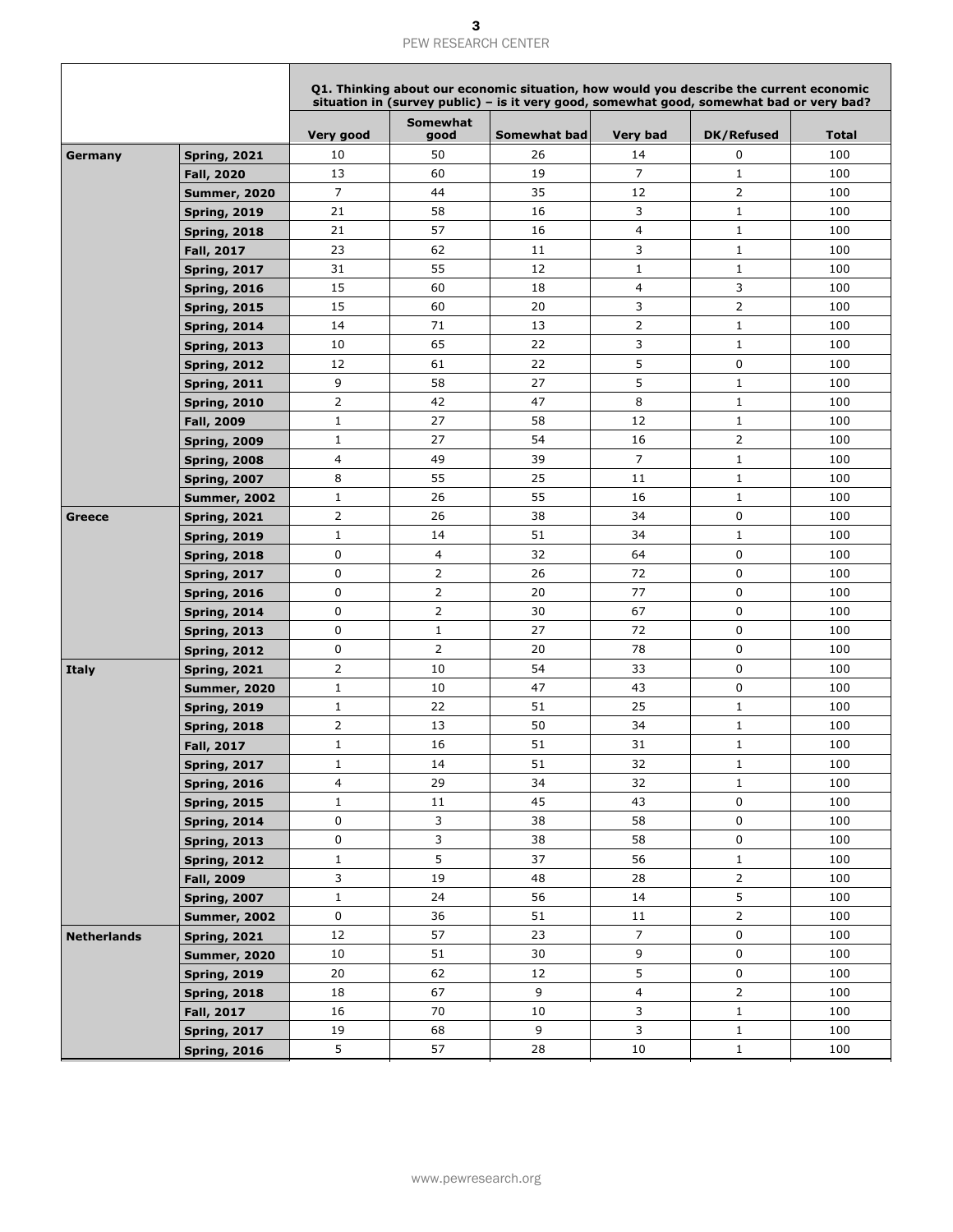|                       |                     |                |                         | Q1. Thinking about our economic situation, how would you describe the current economic<br>situation in (survey public) - is it very good, somewhat good, somewhat bad or very bad? |                 |                   |              |
|-----------------------|---------------------|----------------|-------------------------|------------------------------------------------------------------------------------------------------------------------------------------------------------------------------------|-----------------|-------------------|--------------|
|                       |                     | Very good      | <b>Somewhat</b><br>good | <b>Somewhat bad</b>                                                                                                                                                                | <b>Very bad</b> | <b>DK/Refused</b> | <b>Total</b> |
| <b>Spain</b>          | <b>Spring, 2021</b> | 2              | 11                      | 39                                                                                                                                                                                 | 48              | $\mathbf 0$       | 100          |
|                       | <b>Summer, 2020</b> | $\overline{2}$ | 13                      | 33                                                                                                                                                                                 | 51              | $\mathbf 0$       | 100          |
|                       | <b>Spring, 2019</b> | 3              | 39                      | 37                                                                                                                                                                                 | 20              | $\mathbf{1}$      | 100          |
|                       | <b>Spring, 2018</b> | 3              | 27                      | 36                                                                                                                                                                                 | 33              | $\mathbf{1}$      | 100          |
|                       | <b>Fall, 2017</b>   | $\mathbf{1}$   | 27                      | 37                                                                                                                                                                                 | 34              | $\mathbf{1}$      | 100          |
|                       | <b>Spring, 2017</b> | 3              | 25                      | 37                                                                                                                                                                                 | 34              | $\mathbf{1}$      | 100          |
|                       | <b>Spring, 2016</b> | $\mathbf{1}$   | 12                      | 36                                                                                                                                                                                 | 50              | $\mathbf{1}$      | 100          |
|                       | <b>Spring, 2015</b> | $\overline{2}$ | 16                      | 37                                                                                                                                                                                 | 44              | $\mathbf{1}$      | 100          |
|                       | <b>Spring, 2014</b> | $\mathbf{1}$   | $\overline{7}$          | 30                                                                                                                                                                                 | 63              | 0                 | 100          |
|                       | <b>Spring, 2013</b> | $\mathbf{1}$   | 3                       | 17                                                                                                                                                                                 | 79              | $\mathbf{1}$      | 100          |
|                       | <b>Spring, 2012</b> | $\mathbf{1}$   | 5                       | 22                                                                                                                                                                                 | 72              | $\mathbf 0$       | 100          |
|                       | <b>Spring, 2011</b> | $\mathbf{1}$   | 9                       | 27                                                                                                                                                                                 | 62              | 0                 | 100          |
|                       | <b>Spring, 2010</b> | $\mathbf{1}$   | 12                      | 40                                                                                                                                                                                 | 48              | 0                 | 100          |
|                       | <b>Fall, 2009</b>   | $\mathbf{1}$   | 11                      | 43                                                                                                                                                                                 | 45              | $\mathbf{1}$      | 100          |
|                       | <b>Spring, 2009</b> | $\mathbf{1}$   | 12                      | 38                                                                                                                                                                                 | 47              | $\overline{2}$    | 100          |
|                       | <b>Spring, 2008</b> | $\mathbf{1}$   | 34                      | 43                                                                                                                                                                                 | 19              | 3                 | 100          |
|                       | <b>Spring, 2007</b> | 9              | 56                      | 29                                                                                                                                                                                 | 5               | $\mathbf{1}$      | 100          |
| <b>Sweden</b>         | <b>Spring, 2021</b> | 15             | 71                      | 12                                                                                                                                                                                 | 2               | 0                 | 100          |
|                       | <b>Summer, 2020</b> | 6              | 62                      | 26                                                                                                                                                                                 | 6               | $\mathbf{1}$      | 100          |
|                       | <b>Spring, 2019</b> | 14             | 64                      | 16                                                                                                                                                                                 | 5               | $\overline{2}$    | 100          |
|                       | <b>Spring, 2018</b> | 15             | 66                      | 14                                                                                                                                                                                 | 4               | $\mathbf{1}$      | 100          |
|                       | <b>Fall, 2017</b>   | 16             | 71                      | 8                                                                                                                                                                                  | $\overline{2}$  | $\overline{2}$    | 100          |
|                       | <b>Spring, 2017</b> | 17             | 67                      | 10                                                                                                                                                                                 | 5               | $\mathbf{1}$      | 100          |
|                       | <b>Spring, 2016</b> | 9              | 67                      | 17                                                                                                                                                                                 | 6               | $\mathbf 1$       | 100          |
|                       | <b>Spring, 2007</b> | 25             | 59                      | 11                                                                                                                                                                                 | $\overline{2}$  | 3                 | 100          |
| <b>United Kingdom</b> | <b>Spring, 2021</b> | 7              | 37                      | 32                                                                                                                                                                                 | 23              | $\mathbf{1}$      | 100          |
|                       | <b>Fall, 2020</b>   | 5              | 27                      | 37                                                                                                                                                                                 | 30              | $\mathbf 1$       | 100          |
|                       | <b>Summer, 2020</b> | 2              | 19                      | 43                                                                                                                                                                                 | 36              | $\mathbf{1}$      | 100          |
|                       | <b>Spring, 2019</b> | 7              | 43                      | 33                                                                                                                                                                                 | 16              | $\mathbf{1}$      | 100          |
|                       | <b>Spring, 2018</b> | 4              | 42                      | 35                                                                                                                                                                                 | 15              | 4                 | 100          |
|                       | <b>Fall, 2017</b>   | 4              | 37                      | 40                                                                                                                                                                                 | 16              | $\overline{2}$    | 100          |
|                       | <b>Spring, 2017</b> | 6              | 45                      | 33                                                                                                                                                                                 | 12              | 3                 | 100          |
|                       | <b>Spring, 2016</b> | 4              | 43                      | 33                                                                                                                                                                                 | 14              | 5                 | 100          |
|                       | <b>Spring, 2015</b> | 5              | 47                      | 29                                                                                                                                                                                 | 16              | 3                 | 100          |
|                       | <b>Spring, 2014</b> | 2              | 41                      | 37                                                                                                                                                                                 | 18              | $\overline{2}$    | 100          |
|                       | <b>Spring, 2013</b> | 2              | 13                      | 44                                                                                                                                                                                 | 39              | $\mathsf{2}$      | 100          |
|                       | <b>Spring, 2012</b> | $\mathbf{1}$   | 14                      | 47                                                                                                                                                                                 | 37              | $\mathbf{1}$      | 100          |
|                       | <b>Spring, 2011</b> | $\mathbf{1}$   | 14                      | 45                                                                                                                                                                                 | 40              | $\mathbf{1}$      | 100          |
|                       | <b>Spring, 2010</b> | $\overline{2}$ | 18                      | 40                                                                                                                                                                                 | 39              | $\mathbf{1}$      | 100          |
|                       | <b>Fall, 2009</b>   | $\overline{2}$ | 14                      | 45                                                                                                                                                                                 | 38              | $\overline{2}$    | 100          |
|                       | <b>Spring, 2009</b> | $\mathbf{1}$   | 10                      | 38                                                                                                                                                                                 | 49              | $\overline{2}$    | 100          |
|                       | <b>Spring, 2008</b> | $\overline{2}$ | 28                      | 47                                                                                                                                                                                 | 20              | $\overline{2}$    | 100          |
|                       | <b>Spring, 2007</b> | 13             | 56                      | 20                                                                                                                                                                                 | 8               | 3                 | 100          |
|                       | <b>Summer, 2002</b> | 8              | 57                      | 24                                                                                                                                                                                 | 8               | $\overline{4}$    | 100          |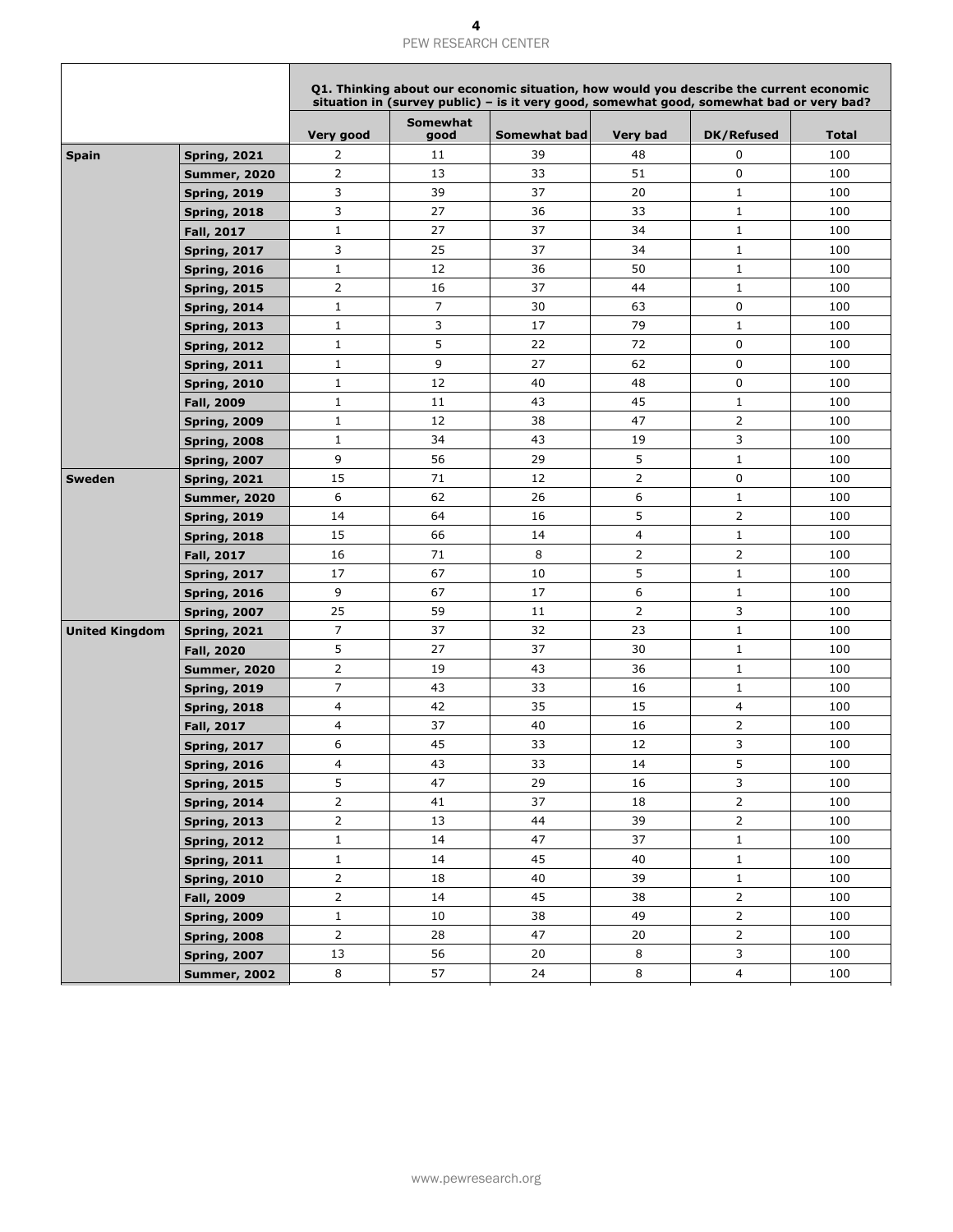|                    |                     |                |                  | Q1. Thinking about our economic situation, how would you describe the current economic<br>situation in (survey public) – is it very good, somewhat good, somewhat bad or very bad? |                 |                   |              |
|--------------------|---------------------|----------------|------------------|------------------------------------------------------------------------------------------------------------------------------------------------------------------------------------|-----------------|-------------------|--------------|
|                    |                     | Very good      | Somewhat<br>good | Somewhat bad                                                                                                                                                                       | <b>Very bad</b> | <b>DK/Refused</b> | <b>Total</b> |
| <b>Australia</b>   | <b>Spring, 2021</b> | 15             | 59               | 21                                                                                                                                                                                 | 5               | $\mathbf{1}$      | 100          |
|                    | <b>Summer, 2020</b> | 5              | 31               | 45                                                                                                                                                                                 | 18              | $\mathbf{1}$      | 100          |
|                    | <b>Spring, 2019</b> | 8              | 58               | 25                                                                                                                                                                                 | 8               | $\overline{2}$    | 100          |
|                    | <b>Spring, 2018</b> | $\overline{7}$ | 59               | 23                                                                                                                                                                                 | 8               | $\overline{2}$    | 100          |
|                    | <b>Spring, 2017</b> | 6              | 54               | 30                                                                                                                                                                                 | 10              | $\mathbf{1}$      | 100          |
|                    | <b>Spring, 2016</b> | 5              | 52               | 31                                                                                                                                                                                 | 9               | 3                 | 100          |
|                    | <b>Spring, 2015</b> | $\overline{7}$ | 48               | 33                                                                                                                                                                                 | 9               | 4                 | 100          |
|                    | <b>Spring, 2013</b> | 13             | 54               | 20                                                                                                                                                                                 | 10              | 3                 | 100          |
|                    | <b>Spring, 2008</b> | 11             | 58               | 22                                                                                                                                                                                 | 6               | 3                 | 100          |
| Japan              | <b>Spring, 2021</b> | $\overline{2}$ | 16               | 55                                                                                                                                                                                 | 25              | $\overline{2}$    | 100          |
|                    | <b>Summer, 2020</b> | 0              | 13               | 50                                                                                                                                                                                 | 35              | 2                 | 100          |
|                    | <b>Spring, 2019</b> | $\overline{2}$ | 35               | 50                                                                                                                                                                                 | 12              | $\overline{2}$    | 100          |
|                    | <b>Spring, 2018</b> | $\overline{2}$ | 42               | 46                                                                                                                                                                                 | 9               | 2                 | 100          |
|                    | <b>Spring, 2017</b> | $\overline{2}$ | 39               | 47                                                                                                                                                                                 | 9               | 3                 | 100          |
|                    | <b>Spring, 2016</b> | $\mathbf{1}$   | 29               | 53                                                                                                                                                                                 | 15              | 3                 | 100          |
|                    | <b>Spring, 2015</b> | $\mathbf{1}$   | 36               | 46                                                                                                                                                                                 | 14              | $\overline{2}$    | 100          |
|                    | <b>Spring, 2014</b> | $\mathbf{1}$   | 34               | 50                                                                                                                                                                                 | 13              | 2                 | 100          |
|                    | <b>Spring, 2013</b> | $\mathbf{1}$   | 26               | 55                                                                                                                                                                                 | 16              | $\mathbf{1}$      | 100          |
|                    | <b>Spring, 2012</b> | 0              | $\overline{7}$   | 44                                                                                                                                                                                 | 49              | 0                 | 100          |
|                    | <b>Spring, 2011</b> | $\mathbf{1}$   | 9                | 46                                                                                                                                                                                 | 42              | $\mathbf{1}$      | 100          |
|                    | <b>Spring, 2010</b> | $\mathbf{1}$   | 11               | 49                                                                                                                                                                                 | 39              | 0                 | 100          |
|                    | <b>Spring, 2009</b> | $\mathbf{1}$   | 9                | 47                                                                                                                                                                                 | 43              | $\mathbf{1}$      | 100          |
|                    | <b>Spring, 2008</b> | $\mathbf{1}$   | 12               | 57                                                                                                                                                                                 | 28              | $1\,$             | 100          |
|                    | <b>Spring, 2007</b> | $\mathbf{1}$   | 27               | 54                                                                                                                                                                                 | 17              | $\overline{2}$    | 100          |
|                    | <b>Summer, 2002</b> | 0              | 6                | 42                                                                                                                                                                                 | 51              | 0                 | 100          |
| <b>New Zealand</b> | <b>Spring, 2021</b> | 7              | 66               | 21                                                                                                                                                                                 | 4               | $\mathbf{1}$      | 100          |
| <b>Singapore</b>   | <b>Spring, 2021</b> | 15             | 54               | 25                                                                                                                                                                                 | 6               | 0                 | 100          |
| <b>South Korea</b> | <b>Spring, 2021</b> | 3              | 25               | 39                                                                                                                                                                                 | 33              | 0                 | 100          |
|                    | <b>Summer, 2020</b> | $\mathbf{1}$   | 15               | 43                                                                                                                                                                                 | 40              | 0                 | 100          |
|                    | <b>Spring, 2019</b> | $\mathbf{1}$   | 29               | 42                                                                                                                                                                                 | 27              | $\mathbf{1}$      | 100          |
|                    | <b>Spring, 2018</b> | 2              | 29               | 49                                                                                                                                                                                 | 19              | 2                 | 100          |
|                    | <b>Spring, 2017</b> | $\mathbf{1}$   | 14               | 53                                                                                                                                                                                 | 31              | $1\,$             | 100          |
|                    | <b>Spring, 2015</b> | 1              | 15               | 56                                                                                                                                                                                 | 27              | $\mathbf{1}$      | 100          |
|                    | <b>Spring, 2014</b> | 0              | 33               | 51                                                                                                                                                                                 | 14              | $\overline{2}$    | 100          |
|                    | <b>Spring, 2013</b> | 0              | 20               | 59                                                                                                                                                                                 | 20              | $\mathbf{1}$      | 100          |
|                    | <b>Spring, 2010</b> | 0              | 18               | 63                                                                                                                                                                                 | 17              | $\mathbf{1}$      | 100          |
|                    | <b>Spring, 2009</b> | 0              | 5                | 71                                                                                                                                                                                 | 23              | $\mathbf{1}$      | 100          |
|                    | <b>Spring, 2008</b> | 0              | $\overline{7}$   | 66                                                                                                                                                                                 | 26              | $\mathbf{1}$      | 100          |
|                    | <b>Spring, 2007</b> | 0              | 8                | 63                                                                                                                                                                                 | 28              | $\mathbf{1}$      | 100          |
|                    | <b>Summer, 2002</b> | $\mathbf{1}$   | 19               | 72                                                                                                                                                                                 | $\overline{7}$  | $\mathbf{1}$      | 100          |
| <b>Taiwan</b>      | <b>Spring, 2021</b> | $\,8\,$        | 48               | 33                                                                                                                                                                                 | 10              | $\mathbf{1}$      | 100          |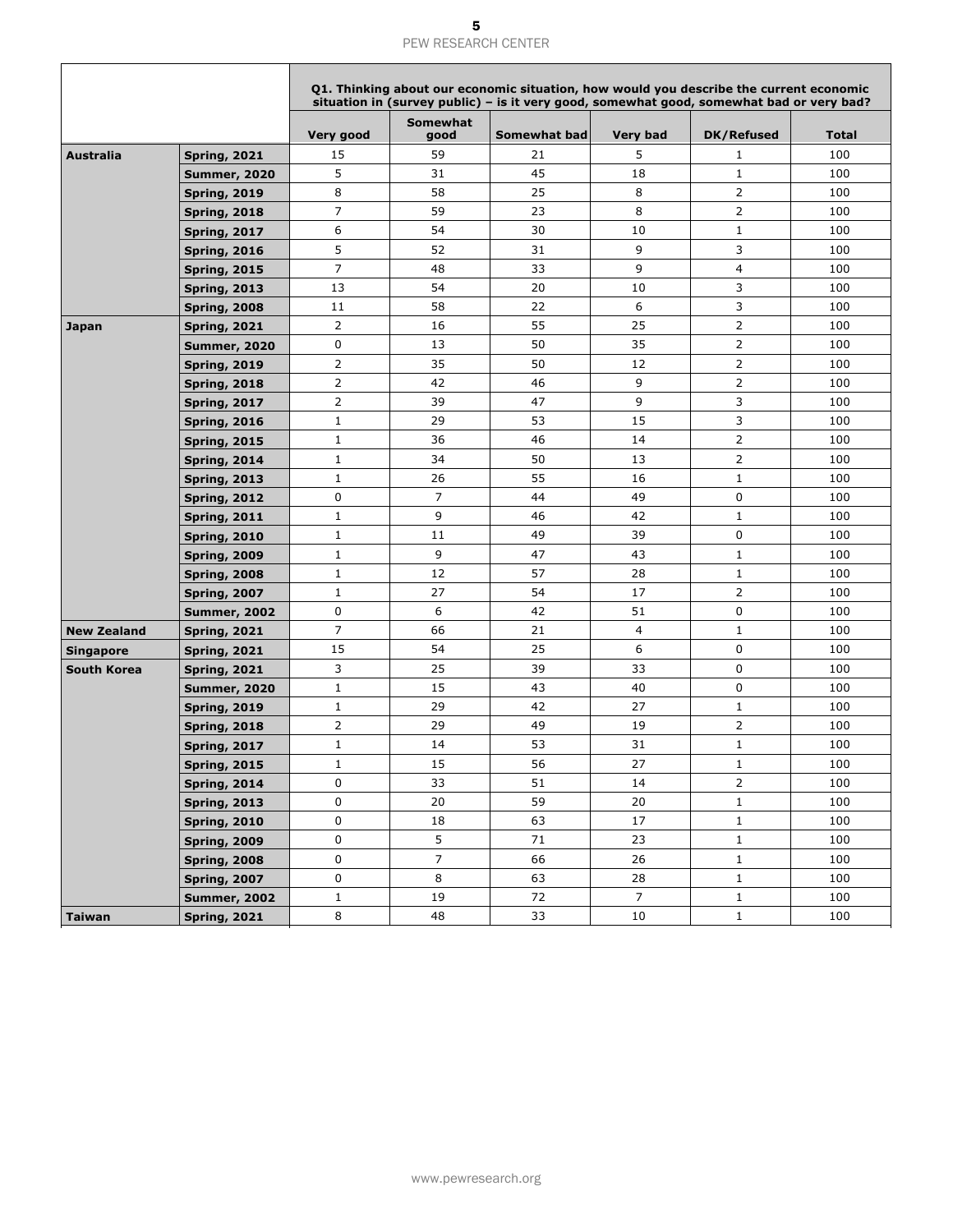#### *U.S. PHONE TRENDS FOR COMPARISON*

|                      |                     |                |                  | Q1. Thinking about our economic situation, how would you describe the current economic<br>situation in (survey public) - is it very good, somewhat good, somewhat bad or very bad? |                 |                   |              |
|----------------------|---------------------|----------------|------------------|------------------------------------------------------------------------------------------------------------------------------------------------------------------------------------|-----------------|-------------------|--------------|
|                      |                     | Very good      | Somewhat<br>good | Somewhat bad                                                                                                                                                                       | <b>Very bad</b> | <b>DK/Refused</b> | <b>Total</b> |
| <b>United States</b> | Fall, 2020          | 12             | 36               | 31                                                                                                                                                                                 | 21              | 1                 | 100          |
|                      | <b>Summer, 2020</b> | 5              | 25               | 36                                                                                                                                                                                 | 33              | $\mathbf{1}$      | 100          |
|                      | <b>Spring, 2020</b> | 17             | 32               | 29                                                                                                                                                                                 | 20              | $\overline{2}$    | 100          |
|                      | <b>Spring, 2019</b> | 20             | 40               | 26                                                                                                                                                                                 | 13              | $\mathbf{1}$      | 100          |
|                      | <b>Spring, 2018</b> | 17             | 48               | 20                                                                                                                                                                                 | 12              | 3                 | 100          |
|                      | <b>Spring, 2017</b> | 9              | 49               | 27                                                                                                                                                                                 | 13              | $\overline{2}$    | 100          |
|                      | <b>Spring, 2016</b> | 5              | 39               | 33                                                                                                                                                                                 | 21              | $\overline{2}$    | 100          |
|                      | <b>Spring, 2015</b> | 4              | 36               | 32                                                                                                                                                                                 | 24              | $\overline{4}$    | 100          |
|                      | <b>Spring, 2014</b> | 2              | 38               | 34                                                                                                                                                                                 | 24              | $\overline{2}$    | 100          |
|                      | <b>Spring, 2013</b> | $\overline{2}$ | 31               | 35                                                                                                                                                                                 | 30              | $\overline{2}$    | 100          |
|                      | <b>Spring, 2012</b> | 3              | 28               | 38                                                                                                                                                                                 | 30              | $\overline{2}$    | 100          |
|                      | <b>Spring, 2011</b> | $\mathbf{1}$   | 17               | 38                                                                                                                                                                                 | 42              | $\mathbf{1}$      | 100          |
|                      | <b>Spring, 2010</b> | $\mathbf{1}$   | 23               | 41                                                                                                                                                                                 | 34              | $\mathbf{1}$      | 100          |
|                      | Fall, 2009          | $\mathbf{1}$   | 19               | 44                                                                                                                                                                                 | 34              | $\overline{2}$    | 100          |
|                      | <b>Spring, 2009</b> | $\overline{2}$ | 15               | 42                                                                                                                                                                                 | 41              | $\mathbf{1}$      | 100          |
|                      | <b>Spring, 2008</b> | $\overline{2}$ | 18               | 41                                                                                                                                                                                 | 36              | 3                 | 100          |
|                      | <b>Spring, 2007</b> | 9              | 41               | 32                                                                                                                                                                                 | 16              | 3                 | 100          |
|                      | <b>Summer, 2002</b> | 4              | 42               | 39                                                                                                                                                                                 | 13              | $\overline{2}$    | 100          |

| O4a. Please tell me if you have a very favorable, somewhat favorable, somewhat unfavorable,<br>or very unfavorable opinion of ______. a. the United States |                     |                |                              |                                |                            |                   |              |
|------------------------------------------------------------------------------------------------------------------------------------------------------------|---------------------|----------------|------------------------------|--------------------------------|----------------------------|-------------------|--------------|
|                                                                                                                                                            |                     | Very favorable | <b>Somewhat</b><br>favorable | <b>Somewhat</b><br>unfavorable | <b>Very</b><br>unfavorable | <b>DK/Refused</b> | <b>Total</b> |
| Germany                                                                                                                                                    | <b>Spring, 2021</b> | 13             | 46                           | 31                             | 8                          | 3                 | 100          |
|                                                                                                                                                            | <b>Fall, 2020</b>   | 8              | 32                           | 38                             | 17                         | 5                 | 100          |
|                                                                                                                                                            | <b>Summer, 2020</b> | 5              | 21                           | 46                             | 24                         | $\overline{4}$    | 100          |
|                                                                                                                                                            | <b>Spring, 2019</b> | 5              | 34                           | 44                             | 13                         | 3                 | 100          |
|                                                                                                                                                            | <b>Spring, 2018</b> | 3              | 27                           | 50                             | 16                         | 3                 | 100          |
|                                                                                                                                                            | <b>Spring, 2017</b> | 3              | 32                           | 50                             | 12                         | 3                 | 100          |
|                                                                                                                                                            | <b>Spring, 2016</b> | 5              | 52                           | 32                             | 6                          | 6                 | 100          |
|                                                                                                                                                            | <b>Spring, 2015</b> | $\overline{2}$ | 48                           | 36                             | 9                          | $\overline{4}$    | 100          |
|                                                                                                                                                            | <b>Spring, 2014</b> | 4              | 47                           | 39                             | 8                          | 3                 | 100          |
|                                                                                                                                                            | <b>Spring, 2013</b> | 5              | 48                           | 36                             | $\overline{4}$             | 6                 | 100          |
|                                                                                                                                                            | <b>Spring, 2012</b> | 6              | 46                           | 39                             | 5                          | 4                 | 100          |
|                                                                                                                                                            | <b>Spring, 2011</b> | $\overline{4}$ | 58                           | 32                             | 3                          | 3                 | 100          |
|                                                                                                                                                            | <b>Spring, 2010</b> | 5              | 58                           | 31                             | $\overline{4}$             | 3                 | 100          |
|                                                                                                                                                            | <b>Spring, 2009</b> | 4              | 60                           | 26                             | $\overline{7}$             | 3                 | 100          |
|                                                                                                                                                            | <b>Spring, 2008</b> | 3              | 28                           | 53                             | 13                         | 4                 | 100          |
|                                                                                                                                                            | <b>Spring, 2007</b> | $\overline{2}$ | 28                           | 47                             | 19                         | $\overline{4}$    | 100          |
|                                                                                                                                                            | <b>Spring, 2006</b> | $\overline{2}$ | 35                           | 46                             | 14                         | 3                 | 100          |
|                                                                                                                                                            | <b>Spring, 2005</b> | 4              | 38                           | 44                             | 10                         | 5                 | 100          |
|                                                                                                                                                            | <b>Spring, 2004</b> | 3              | 35                           | 49                             | 10                         | 3                 | 100          |
|                                                                                                                                                            | May, 2003           | 6              | 39                           | 42                             | 12                         | $\mathbf{1}$      | 100          |
|                                                                                                                                                            | <b>March, 2003</b>  | $\overline{4}$ | 21                           | 41                             | 30                         | $\overline{4}$    | 100          |
|                                                                                                                                                            | <b>Summer, 2002</b> | 9              | 51                           | 31                             | $\overline{4}$             | $\overline{4}$    | 100          |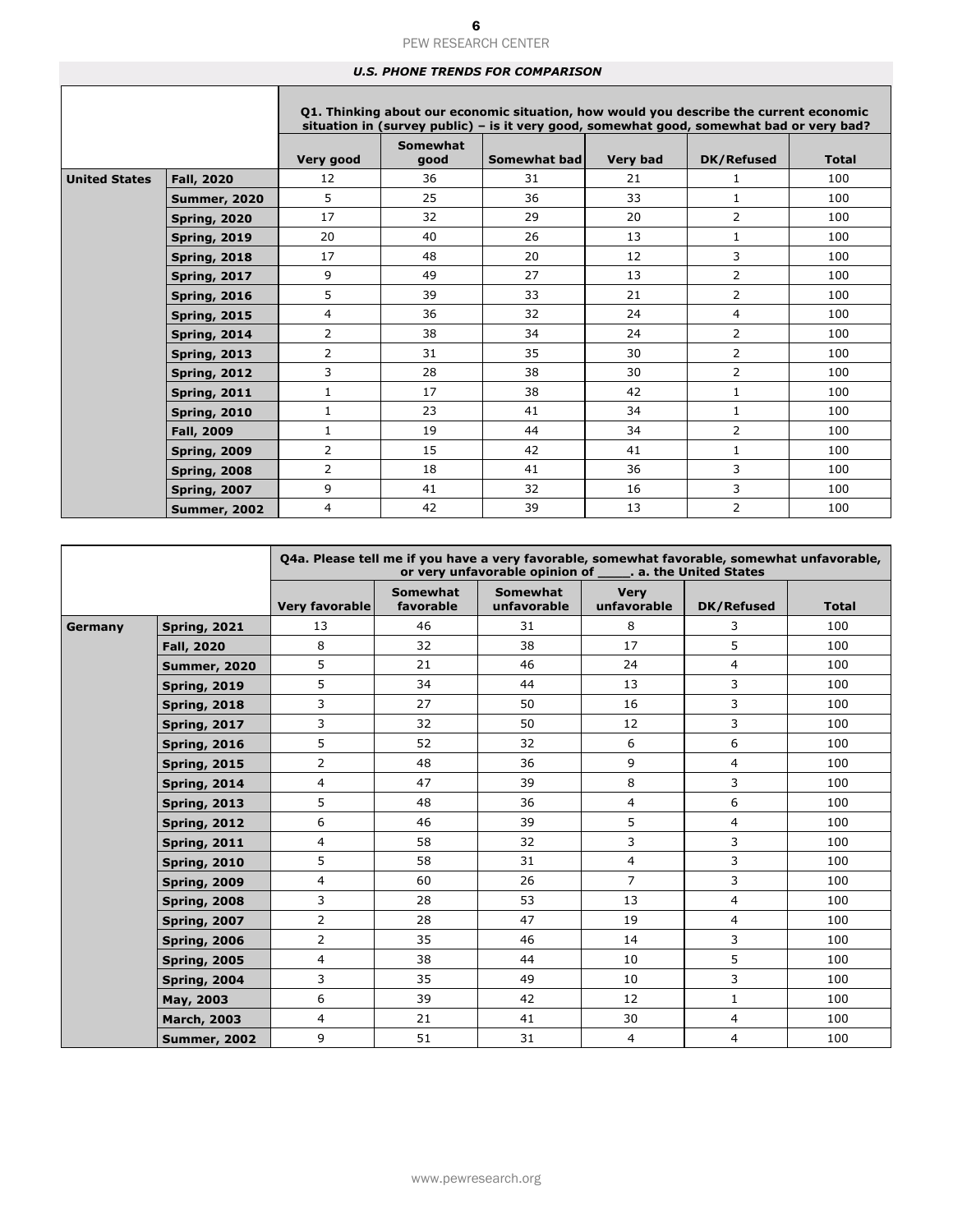|                      |                     | Q21d. For each, tell me how much confidence you have in each leader to do the right thing<br>regarding world affairs - a lot of confidence, some confidence, not too much confidence, or no<br>confidence at all. d. German Chancellor Angela Merkel |                           |                            |                                |                |       |
|----------------------|---------------------|------------------------------------------------------------------------------------------------------------------------------------------------------------------------------------------------------------------------------------------------------|---------------------------|----------------------------|--------------------------------|----------------|-------|
|                      |                     | A lot of<br>confidence                                                                                                                                                                                                                               | <b>Some</b><br>confidence | Not too much<br>confidence | <b>No confidence</b><br>at all | DK/Refused     | Total |
| <b>United States</b> | <b>Spring, 2021</b> | 19                                                                                                                                                                                                                                                   | 44                        | 25                         | 9                              | 3              | 100   |
|                      | <b>March, 2020</b>  | 15                                                                                                                                                                                                                                                   | 41                        | 26                         | 15                             | 3              | 100   |
| Canada               | <b>Spring, 2021</b> | 28                                                                                                                                                                                                                                                   | 50                        | 8                          | 6                              | 9              | 100   |
|                      | <b>Summer, 2020</b> | 27                                                                                                                                                                                                                                                   | 47                        | 11                         | 7                              | 8              | 100   |
|                      | <b>Spring, 2019</b> | 22                                                                                                                                                                                                                                                   | 51                        | 10                         | 8                              | 10             | 100   |
|                      | <b>Spring, 2018</b> | 23                                                                                                                                                                                                                                                   | 45                        | 13                         | 8                              | 11             | 100   |
|                      | <b>Spring, 2017</b> | 20                                                                                                                                                                                                                                                   | 46                        | 8                          | 7                              | 18             | 100   |
|                      | <b>Spring, 2016</b> | 18                                                                                                                                                                                                                                                   | 41                        | 9                          | 8                              | 24             | 100   |
|                      | <b>Spring, 2009</b> | $\overline{7}$                                                                                                                                                                                                                                       | 38                        | 11                         | 8                              | 36             | 100   |
|                      | <b>Spring, 2007</b> | 8                                                                                                                                                                                                                                                    | 40                        | 9                          | $\overline{7}$                 | 36             | 100   |
| <b>Belgium</b>       | <b>Spring, 2021</b> | 41                                                                                                                                                                                                                                                   | 42                        | 11                         | 5                              | $\overline{2}$ | 100   |
|                      | <b>Summer, 2020</b> | 33                                                                                                                                                                                                                                                   | 46                        | 10                         | 8                              | $\overline{2}$ | 100   |
| <b>France</b>        | <b>Spring, 2021</b> | 27                                                                                                                                                                                                                                                   | 55                        | 9                          | 8                              | $\overline{2}$ | 100   |
|                      | <b>Summer, 2020</b> | 26                                                                                                                                                                                                                                                   | 52                        | 10                         | 10                             | $\overline{2}$ | 100   |
|                      | <b>Spring, 2019</b> | 18                                                                                                                                                                                                                                                   | 56                        | 11                         | 13                             | $\overline{2}$ | 100   |
|                      | <b>Spring, 2018</b> | 18                                                                                                                                                                                                                                                   | 60                        | 13                         | 8                              | $\mathbf{1}$   | 100   |
|                      | <b>Spring, 2017</b> | 18                                                                                                                                                                                                                                                   | 61                        | 12                         | 8                              | $\mathbf{1}$   | 100   |
|                      | <b>Spring, 2016</b> | 18                                                                                                                                                                                                                                                   | 53                        | 14                         | 14                             | $\overline{2}$ | 100   |
|                      | <b>Spring, 2014</b> | 24                                                                                                                                                                                                                                                   | 54                        | 11                         | 11                             | $\mathbf 0$    | 100   |
|                      | <b>Spring, 2012</b> | 22                                                                                                                                                                                                                                                   | 48                        | 17                         | 13                             | $\mathbf 0$    | 100   |
|                      | <b>Spring, 2011</b> | 23                                                                                                                                                                                                                                                   | 57                        | 13                         | 8                              | $\mathbf 0$    | 100   |
|                      | <b>Spring, 2010</b> | 20                                                                                                                                                                                                                                                   | 61                        | 11                         | 8                              | $\mathbf 0$    | 100   |
|                      | <b>Spring, 2009</b> | 16                                                                                                                                                                                                                                                   | 61                        | 14                         | 8                              | $\mathbf 0$    | 100   |
|                      | <b>Spring, 2008</b> | 21                                                                                                                                                                                                                                                   | 63                        | 9                          | 6                              | $\mathbf{1}$   | 100   |
|                      | <b>Spring, 2007</b> | 21                                                                                                                                                                                                                                                   | 66                        | $\overline{7}$             | 5                              | $\mathbf{1}$   | 100   |
|                      | <b>Spring, 2006</b> | 12                                                                                                                                                                                                                                                   | 68                        | 12                         | $\overline{7}$                 | $\mathbf{1}$   | 100   |
| Germany              | <b>Spring, 2021</b> | 47                                                                                                                                                                                                                                                   | 29                        | 9                          | 14                             | $\mathbf{1}$   | 100   |
|                      | <b>Summer, 2020</b> | 50                                                                                                                                                                                                                                                   | 31                        | 8                          | 11                             | $\mathbf 0$    | 100   |
|                      | <b>Spring, 2019</b> | 38                                                                                                                                                                                                                                                   | 36                        | 13                         | 12                             | $\mathbf{1}$   | 100   |
|                      | <b>Spring, 2018</b> | 30                                                                                                                                                                                                                                                   | 38                        | 18                         | 13                             | $\mathbf 0$    | 100   |
|                      | <b>Spring, 2017</b> | 43                                                                                                                                                                                                                                                   | 38                        | 12                         | $\overline{7}$                 | 0              | 100   |
|                      | <b>Spring, 2016</b> | 43                                                                                                                                                                                                                                                   | 30                        | $16\,$                     | 10                             | $\pmb{0}$      | 100   |
|                      | <b>Spring, 2014</b> | 41                                                                                                                                                                                                                                                   | 40                        | 11                         | 6                              | $\mathbf{1}$   | 100   |
|                      | <b>Spring, 2012</b> | 39                                                                                                                                                                                                                                                   | 38                        | 17                         | 6                              | 0              | 100   |
|                      | <b>Spring, 2011</b> | 26                                                                                                                                                                                                                                                   | 43                        | 21                         | 10                             | $\mathbf 0$    | 100   |
|                      | <b>Spring, 2010</b> | 32                                                                                                                                                                                                                                                   | 40                        | 18                         | 9                              | 0              | 100   |
|                      | <b>Spring, 2009</b> | 31                                                                                                                                                                                                                                                   | 44                        | 14                         | 9                              | $\mathbf{1}$   | 100   |
|                      | <b>Spring, 2008</b> | 35                                                                                                                                                                                                                                                   | 41                        | 16                         | 8                              | $\mathsf 0$    | 100   |
|                      | <b>Spring, 2007</b> | 43                                                                                                                                                                                                                                                   | 42                        | 9                          | 6                              | $\mathbf{1}$   | 100   |
|                      | <b>Spring, 2006</b> | 34                                                                                                                                                                                                                                                   | 43                        | 13                         | 9                              | $\mathbf{1}$   | 100   |
| Greece               | <b>Spring, 2021</b> | 5                                                                                                                                                                                                                                                    | 25                        | 25                         | 45                             | $\mathsf 0$    | 100   |
|                      | <b>Spring, 2019</b> | 4                                                                                                                                                                                                                                                    | 18                        | 34                         | 42                             | $\overline{2}$ | 100   |
|                      | <b>Spring, 2018</b> | $\overline{2}$                                                                                                                                                                                                                                       | 13                        | 28                         | 56                             | $\mathbf{1}$   | 100   |
|                      | <b>Spring, 2017</b> | $\overline{2}$                                                                                                                                                                                                                                       | 14                        | 27                         | 57                             | $\mathbf{1}$   | 100   |
|                      | <b>Spring, 2016</b> | $\mathbf{1}$                                                                                                                                                                                                                                         | 9                         | 22                         | 67                             | $\mathbf{1}$   | 100   |
|                      | <b>Spring, 2014</b> | $\mathbf{1}$                                                                                                                                                                                                                                         | 8                         | 22                         | 69                             | $\mathbf{1}$   | 100   |
|                      | <b>Spring, 2012</b> | $\mathbf{1}$                                                                                                                                                                                                                                         | 6                         | 17                         | 76                             | $\mathbf 1$    | 100   |
|                      |                     |                                                                                                                                                                                                                                                      |                           |                            |                                |                |       |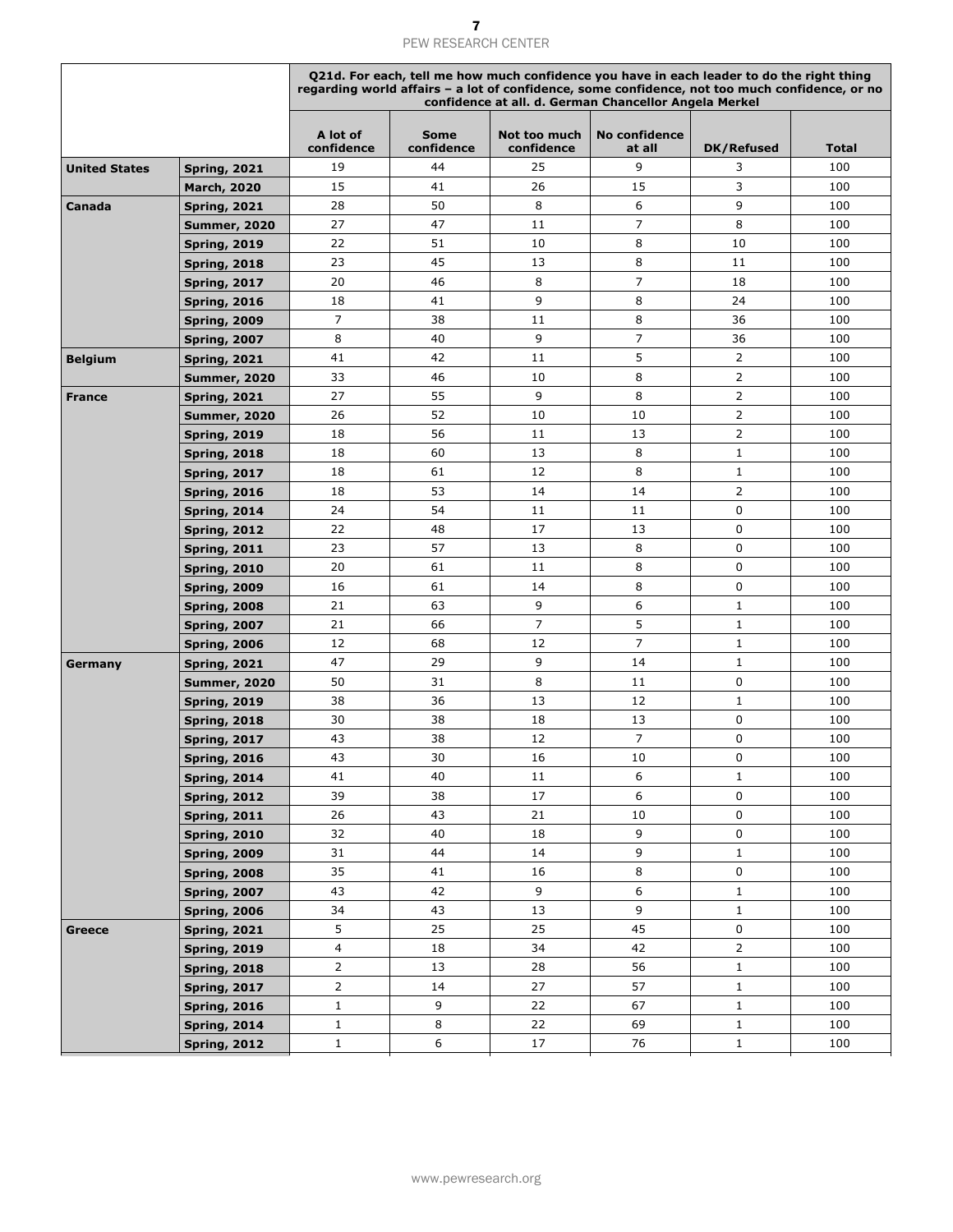|                       |                     | Q21d. For each, tell me how much confidence you have in each leader to do the right thing<br>regarding world affairs - a lot of confidence, some confidence, not too much confidence, or no<br>confidence at all. d. German Chancellor Angela Merkel |                           |                            |                                |                   |              |  |
|-----------------------|---------------------|------------------------------------------------------------------------------------------------------------------------------------------------------------------------------------------------------------------------------------------------------|---------------------------|----------------------------|--------------------------------|-------------------|--------------|--|
|                       |                     | A lot of<br>confidence                                                                                                                                                                                                                               | <b>Some</b><br>confidence | Not too much<br>confidence | <b>No confidence</b><br>at all | <b>DK/Refused</b> | <b>Total</b> |  |
| <b>Italy</b>          | <b>Spring, 2021</b> | 29                                                                                                                                                                                                                                                   | 45                        | 18                         | $\overline{7}$                 | 1                 | 100          |  |
|                       | <b>Summer, 2020</b> | 14                                                                                                                                                                                                                                                   | 36                        | 29                         | 20                             | $\mathbf{1}$      | 100          |  |
|                       | <b>Spring, 2019</b> | 8                                                                                                                                                                                                                                                    | 36                        | 27                         | 23                             | 5                 | 100          |  |
|                       | <b>Spring, 2018</b> | 7                                                                                                                                                                                                                                                    | 33                        | 34                         | 20                             | 5                 | 100          |  |
|                       | <b>Spring, 2017</b> | 4                                                                                                                                                                                                                                                    | 35                        | 34                         | 20                             | $\overline{7}$    | 100          |  |
|                       | <b>Spring, 2016</b> | 5                                                                                                                                                                                                                                                    | 28                        | 33                         | 26                             | 8                 | 100          |  |
|                       | <b>Spring, 2014</b> | 6                                                                                                                                                                                                                                                    | 26                        | 38                         | 26                             | 4                 | 100          |  |
|                       | <b>Spring, 2012</b> | 9                                                                                                                                                                                                                                                    | 40                        | 31                         | 14                             | 6                 | 100          |  |
|                       | <b>Spring, 2007</b> | 13                                                                                                                                                                                                                                                   | 44                        | 15                         | 9                              | 19                | 100          |  |
| <b>Netherlands</b>    | <b>Spring, 2021</b> | 60                                                                                                                                                                                                                                                   | 30                        | 4                          | 5                              | $\mathbf{1}$      | 100          |  |
|                       | <b>Summer, 2020</b> | 53                                                                                                                                                                                                                                                   | 35                        | $\overline{7}$             | 4                              | $\mathbf{1}$      | 100          |  |
|                       | <b>Spring, 2019</b> | 48                                                                                                                                                                                                                                                   | 34                        | $\overline{7}$             | 9                              | $\overline{2}$    | 100          |  |
|                       | <b>Spring, 2018</b> | 34                                                                                                                                                                                                                                                   | 51                        | 8                          | 4                              | 3                 | 100          |  |
|                       | <b>Spring, 2017</b> | 49                                                                                                                                                                                                                                                   | 40                        | 6                          | 3                              | $\mathbf{1}$      | 100          |  |
|                       | <b>Spring, 2016</b> | 41                                                                                                                                                                                                                                                   | 42                        | $\overline{7}$             | 6                              | 3                 | 100          |  |
| <b>Spain</b>          | <b>Spring, 2021</b> | 51                                                                                                                                                                                                                                                   | 35                        | 9                          | 4                              | $\mathbf{1}$      | 100          |  |
|                       | <b>Summer, 2020</b> | 34                                                                                                                                                                                                                                                   | 38                        | 17                         | 11                             | 0                 | 100          |  |
|                       | <b>Spring, 2019</b> | 30                                                                                                                                                                                                                                                   | 39                        | 18                         | 11                             | $\mathbf{1}$      | 100          |  |
|                       | <b>Spring, 2018</b> | 9                                                                                                                                                                                                                                                    | 45                        | 30                         | 15                             | $\overline{2}$    | 100          |  |
|                       | <b>Spring, 2017</b> | 8                                                                                                                                                                                                                                                    | 44                        | 29                         | 16                             | $\overline{2}$    | 100          |  |
|                       | <b>Spring, 2016</b> | 6                                                                                                                                                                                                                                                    | 34                        | 33                         | 24                             | 3                 | 100          |  |
|                       | <b>Spring, 2014</b> | 7                                                                                                                                                                                                                                                    | 27                        | 32                         | 32                             | $\mathbf{1}$      | 100          |  |
|                       | <b>Spring, 2012</b> | 12                                                                                                                                                                                                                                                   | 41                        | 28                         | 19                             | $\mathbf{1}$      | 100          |  |
|                       | <b>Spring, 2011</b> | 18                                                                                                                                                                                                                                                   | 51                        | 21                         | $\overline{7}$                 | 3                 | 100          |  |
|                       | <b>Spring, 2010</b> | 12                                                                                                                                                                                                                                                   | 45                        | 21                         | 11                             | 11                | 100          |  |
|                       | <b>Spring, 2009</b> | $\overline{7}$                                                                                                                                                                                                                                       | 42                        | 23                         | 14                             | 14                | 100          |  |
|                       | <b>Spring, 2008</b> | 8                                                                                                                                                                                                                                                    | 43                        | 22                         | 11                             | 17                | 100          |  |
|                       | <b>Spring, 2007</b> | 5                                                                                                                                                                                                                                                    | 31                        | 24                         | 14                             | 26                | 100          |  |
|                       | <b>Spring, 2006</b> | 5                                                                                                                                                                                                                                                    | 32                        | 19                         | 19                             | 25                | 100          |  |
| <b>Sweden</b>         | <b>Spring, 2021</b> | 48                                                                                                                                                                                                                                                   | 42                        | 5                          | 3                              | $\mathbf{1}$      | 100          |  |
|                       | <b>Summer, 2020</b> | 37                                                                                                                                                                                                                                                   | 50                        | 8                          | 4                              | $1\,$             | 100          |  |
|                       | <b>Spring, 2019</b> | 37                                                                                                                                                                                                                                                   | 49                        | 8                          | $\overline{4}$                 | 3                 | 100          |  |
|                       | <b>Spring, 2018</b> | 36                                                                                                                                                                                                                                                   | 46                        | 9                          | 6                              | $\overline{2}$    | 100          |  |
|                       | <b>Spring, 2017</b> | 44                                                                                                                                                                                                                                                   | 45                        | 5                          | 4                              | $\overline{2}$    | 100          |  |
|                       | <b>Spring, 2016</b> | 37                                                                                                                                                                                                                                                   | 47                        | 8                          | 5                              | $\overline{2}$    | 100          |  |
|                       | <b>Spring, 2007</b> | 13                                                                                                                                                                                                                                                   | 52                        | $\overline{7}$             | $\overline{4}$                 | 24                | 100          |  |
| <b>United Kingdom</b> | <b>Spring, 2021</b> | 26                                                                                                                                                                                                                                                   | 46                        | 14                         | 9                              | $\overline{4}$    | 100          |  |
|                       | <b>Summer, 2020</b> | 28                                                                                                                                                                                                                                                   | 48                        | 11                         | 11                             | $\overline{2}$    | 100          |  |
|                       | <b>Spring, 2019</b> | 24                                                                                                                                                                                                                                                   | 45                        | 14                         | 15                             | $\mathsf{3}$      | 100          |  |
|                       | <b>Spring, 2018</b> | 19                                                                                                                                                                                                                                                   | 43                        | 18                         | 13                             | $\overline{7}$    | 100          |  |
|                       | <b>Spring, 2017</b> | 22                                                                                                                                                                                                                                                   | 46                        | 13                         | 13                             | $\overline{7}$    | 100          |  |
|                       | <b>Spring, 2016</b> | 21                                                                                                                                                                                                                                                   | 38                        | 13                         | 18                             | 11                | 100          |  |
|                       | <b>Spring, 2014</b> | 27                                                                                                                                                                                                                                                   | 42                        | 13                         | 8                              | 10                | 100          |  |
|                       | <b>Spring, 2012</b> | 16                                                                                                                                                                                                                                                   | 42                        | 17                         | 14                             | 11                | 100          |  |
|                       |                     | 17                                                                                                                                                                                                                                                   | 47                        | 12                         | 8                              | 17                | 100          |  |
|                       | <b>Spring, 2011</b> | 11                                                                                                                                                                                                                                                   | 49                        | 12                         | 9                              | 20                | 100          |  |
|                       | <b>Spring, 2010</b> | $\overline{7}$                                                                                                                                                                                                                                       | 44                        | 16                         | 10                             | 23                | 100          |  |
|                       | <b>Spring, 2009</b> | 6                                                                                                                                                                                                                                                    |                           |                            | 9                              |                   |              |  |
|                       | <b>Spring, 2008</b> |                                                                                                                                                                                                                                                      | 47                        | 11                         | 5                              | 27                | 100          |  |
|                       | <b>Spring, 2007</b> | 14                                                                                                                                                                                                                                                   | 48                        | 11                         |                                | 22                | 100          |  |
|                       | <b>Spring, 2006</b> | 6                                                                                                                                                                                                                                                    | 45                        | 15                         | 11                             | 23                | 100          |  |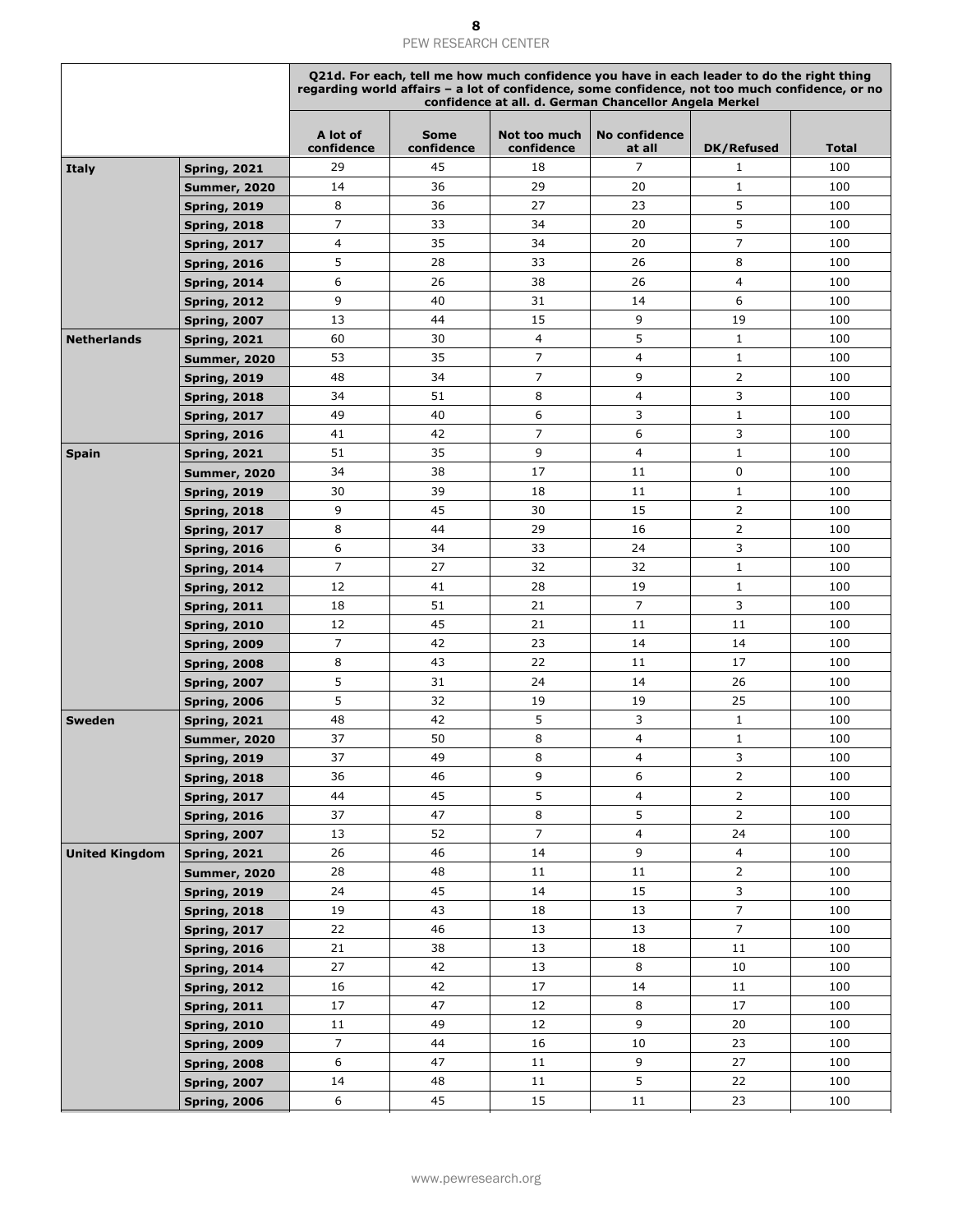|                    |                     |                        | Q21d. For each, tell me how much confidence you have in each leader to do the right thing<br>regarding world affairs - a lot of confidence, some confidence, not too much confidence, or no<br>confidence at all. d. German Chancellor Angela Merkel |                            |                         |                |              |  |  |
|--------------------|---------------------|------------------------|------------------------------------------------------------------------------------------------------------------------------------------------------------------------------------------------------------------------------------------------------|----------------------------|-------------------------|----------------|--------------|--|--|
|                    |                     | A lot of<br>confidence | <b>Some</b><br>confidence                                                                                                                                                                                                                            | Not too much<br>confidence | No confidence<br>at all | DK/Refused     | <b>Total</b> |  |  |
| <b>Australia</b>   | <b>Spring, 2021</b> | 26                     | 53                                                                                                                                                                                                                                                   | 9                          | 6                       | 6              | 100          |  |  |
|                    | <b>Summer, 2020</b> | 22                     | 50                                                                                                                                                                                                                                                   | 13                         | $\overline{7}$          | 9              | 100          |  |  |
|                    | <b>Spring, 2019</b> | 20                     | 49                                                                                                                                                                                                                                                   | 10                         | 10                      | 11             | 100          |  |  |
|                    | <b>Spring, 2018</b> | 23                     | 44                                                                                                                                                                                                                                                   | 11                         | 10                      | 12             | 100          |  |  |
|                    | <b>Spring, 2017</b> | 24                     | 46                                                                                                                                                                                                                                                   | 8                          | 9                       | 13             | 100          |  |  |
|                    | <b>Spring, 2008</b> | $\overline{7}$         | 41                                                                                                                                                                                                                                                   | 10                         | $\overline{4}$          | 38             | 100          |  |  |
| Japan              | <b>Spring, 2021</b> | 17                     | 56                                                                                                                                                                                                                                                   | 13                         | $\mathbf{1}$            | 13             | 100          |  |  |
|                    | <b>Summer, 2020</b> | 16                     | 51                                                                                                                                                                                                                                                   | 15                         | 3                       | 15             | 100          |  |  |
|                    | <b>Spring, 2019</b> | $\overline{7}$         | 53                                                                                                                                                                                                                                                   | 18                         | 4                       | 18             | 100          |  |  |
|                    | <b>Spring, 2018</b> | 13                     | 52                                                                                                                                                                                                                                                   | 14                         | $\overline{2}$          | 19             | 100          |  |  |
|                    | <b>Spring, 2017</b> | 12                     | 55                                                                                                                                                                                                                                                   | 13                         | $\overline{2}$          | 19             | 100          |  |  |
|                    | <b>Spring, 2012</b> | 9                      | 46                                                                                                                                                                                                                                                   | 21                         | 3                       | 21             | 100          |  |  |
|                    | <b>Spring, 2010</b> | $\overline{2}$         | 44                                                                                                                                                                                                                                                   | 20                         | 3                       | 31             | 100          |  |  |
|                    | <b>Spring, 2009</b> | 5                      | 37                                                                                                                                                                                                                                                   | 20                         | 3                       | 34             | 100          |  |  |
|                    | <b>Spring, 2008</b> | 5                      | 42                                                                                                                                                                                                                                                   | 24                         | $\overline{2}$          | 27             | 100          |  |  |
|                    | <b>Spring, 2007</b> | $\mathbf{1}$           | 26                                                                                                                                                                                                                                                   | 21                         | $\overline{4}$          | 48             | 100          |  |  |
| <b>New Zealand</b> | <b>Spring, 2021</b> | 24                     | 56                                                                                                                                                                                                                                                   | 11                         | $\overline{4}$          | 5              | 100          |  |  |
| <b>Singapore</b>   | <b>Spring, 2021</b> | 16                     | 54                                                                                                                                                                                                                                                   | 19                         | 5                       | 5              | 100          |  |  |
| <b>South Korea</b> | <b>Spring, 2021</b> | 16                     | 59                                                                                                                                                                                                                                                   | 18                         | $\mathbf{1}$            | $\overline{7}$ | 100          |  |  |
|                    | <b>Summer, 2020</b> | 19                     | 50                                                                                                                                                                                                                                                   | 21                         | $\overline{4}$          | 6              | 100          |  |  |
|                    | <b>Spring, 2019</b> | 16                     | 53                                                                                                                                                                                                                                                   | 18                         | 3                       | 11             | 100          |  |  |
|                    | <b>Spring, 2018</b> | 24                     | 52                                                                                                                                                                                                                                                   | 15                         | $\mathbf{1}$            | 8              | 100          |  |  |
|                    | <b>Spring, 2017</b> | 29                     | 45                                                                                                                                                                                                                                                   | 10                         | $\mathbf{1}$            | 15             | 100          |  |  |
|                    | <b>Spring, 2010</b> | 3                      | 33                                                                                                                                                                                                                                                   | 25                         | 3                       | 37             | 100          |  |  |
|                    | <b>Spring, 2009</b> | $\mathbf{1}$           | 33                                                                                                                                                                                                                                                   | 28                         | $\overline{2}$          | 36             | 100          |  |  |
|                    | <b>Spring, 2008</b> | $\overline{2}$         | 32                                                                                                                                                                                                                                                   | 28                         | $\overline{4}$          | 33             | 100          |  |  |
|                    | <b>Spring, 2007</b> | $\mathbf{1}$           | 26                                                                                                                                                                                                                                                   | 34                         | $\overline{7}$          | 32             | 100          |  |  |
| <b>Taiwan</b>      | <b>Spring, 2021</b> | 14                     | 50                                                                                                                                                                                                                                                   | 18                         | 3                       | 15             | 100          |  |  |

#### *U.S. PHONE TRENDS FOR COMPARISON*

|                      |                     | Q21d. For each, tell me how much confidence you have in each leader to do the right thing<br>regarding world affairs - a lot of confidence, some confidence, not too much confidence, or no<br>confidence at all. d. German Chancellor Angela Merkel |                           |                            |                         |            |       |  |  |
|----------------------|---------------------|------------------------------------------------------------------------------------------------------------------------------------------------------------------------------------------------------------------------------------------------------|---------------------------|----------------------------|-------------------------|------------|-------|--|--|
|                      |                     | A lot of<br>confidence                                                                                                                                                                                                                               | <b>Some</b><br>confidence | Not too much<br>confidence | No confidence<br>at all | DK/Refused | Total |  |  |
| <b>United States</b> | <b>Summer, 2020</b> | 18                                                                                                                                                                                                                                                   | 43                        | 15                         | 14                      | 9          | 100   |  |  |
|                      | <b>Spring, 2020</b> | 16                                                                                                                                                                                                                                                   | 40                        | 14                         | 18                      | 12         | 100   |  |  |
|                      | <b>Spring, 2019</b> | 17                                                                                                                                                                                                                                                   | 42                        | 12                         | 13                      | 16         | 100   |  |  |
|                      | <b>Spring, 2018</b> | 17                                                                                                                                                                                                                                                   | 38                        | 16                         | 14                      | 15         | 100   |  |  |
|                      | <b>Spring, 2017</b> | 16                                                                                                                                                                                                                                                   | 40                        | 15                         | 16                      | 14         | 100   |  |  |
|                      | <b>Spring, 2012</b> | 10                                                                                                                                                                                                                                                   | 35                        | 15                         | 9                       | 31         | 100   |  |  |
|                      | <b>Spring, 2011</b> | 7                                                                                                                                                                                                                                                    | 39                        | 15                         | 10                      | 29         | 100   |  |  |
|                      | <b>Spring, 2010</b> | 6                                                                                                                                                                                                                                                    | 37                        | 12                         | 10                      | 35         | 100   |  |  |
|                      | <b>Spring, 2009</b> | 6                                                                                                                                                                                                                                                    | 41                        | 14                         | 10                      | 29         | 100   |  |  |
|                      | <b>Spring, 2008</b> | 5                                                                                                                                                                                                                                                    | 34                        | 10                         | 10                      | 41         | 100   |  |  |
|                      | <b>Spring, 2007</b> | 6                                                                                                                                                                                                                                                    | 38                        | 11                         | 9                       | 35         | 100   |  |  |
|                      | <b>Spring, 2006</b> | 5                                                                                                                                                                                                                                                    | 33                        | 14                         | 10                      | 38         | 100   |  |  |